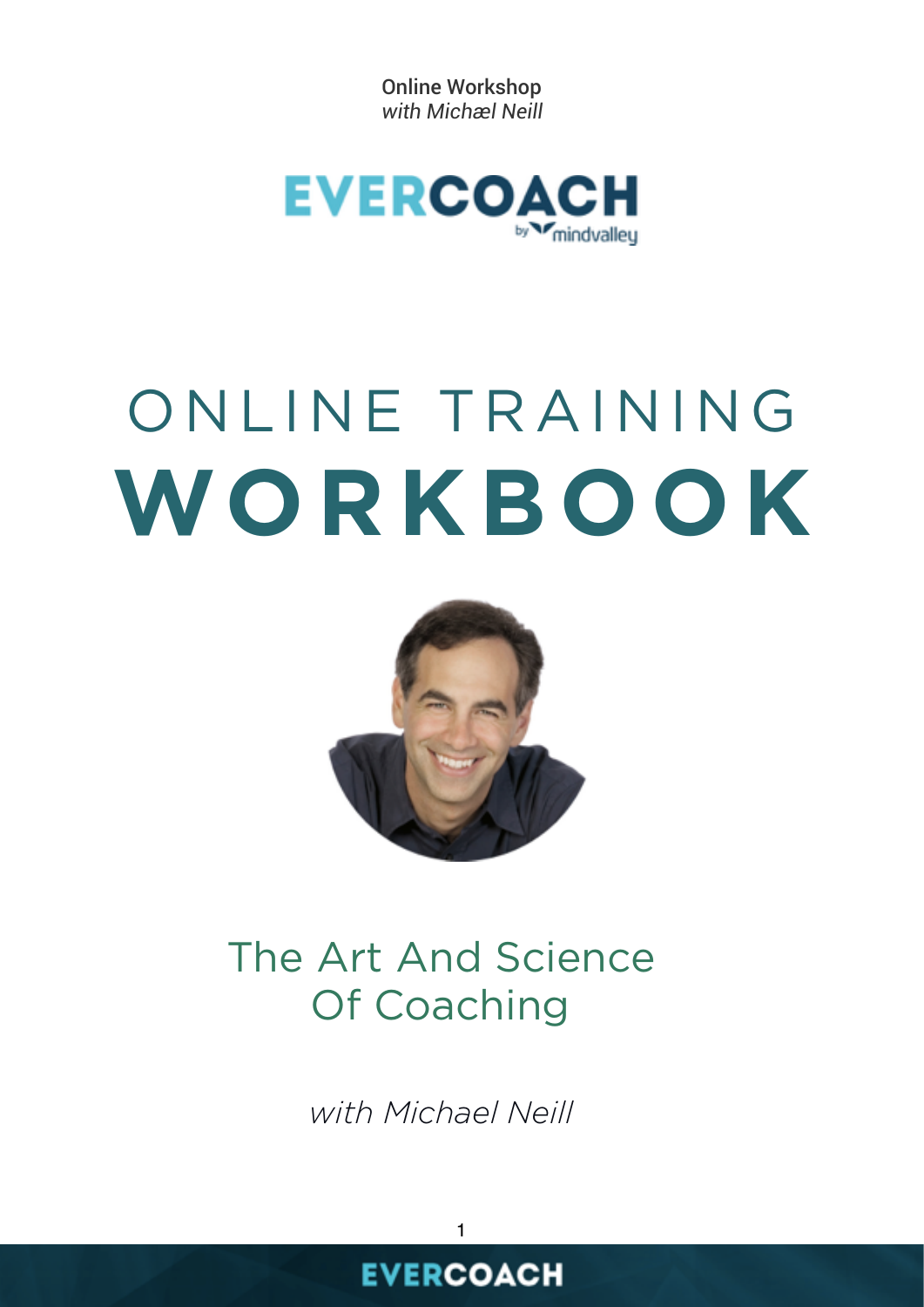Online Workshop *with Michæl Neill*

# YOUR OFFICIAL ONLINE WORKSHOP GUIDEBOOK

#### **4 Simple Tips To Get The Most Out of This Class:**

- 1. Print out this workbook before the class starts so you can write down your notes as you listen.
- 2. Review the topic outline so you know what to listen out for. Make sure you've set aside private time for this session so you'll be able to focus and fully receive the benefits of the session.
- 3. During the event, write down ALL the interesting and new ideas and inspirations you get while listening — that way you won't lose the information most relevant to you.
- 4. Think of how you can implement the systems and techniques revealed in this session.

#### **Preparation Tips:**

- Make sure you are in a quiet place where nothing can distract you and that you are not driving a car or any other vehicle. Be in a comfortable position and in a right setting so you are not distracted or anxious.
- Stretch your muscles before starting the class. Stretching loosens the muscles and tendons allowing you to sit more comfortably. Additionally, stretching starts the process of "going inward" and brings added focus to the body.
- Get yourself a cup of tea or coffee. Drinking it promotes increased activity of the anterior cingulate gyrus in the specific areas of the brain that are involved in planning, attention, monitoring and concentration.

Thank you for joining our online class. We hope you enjoy it!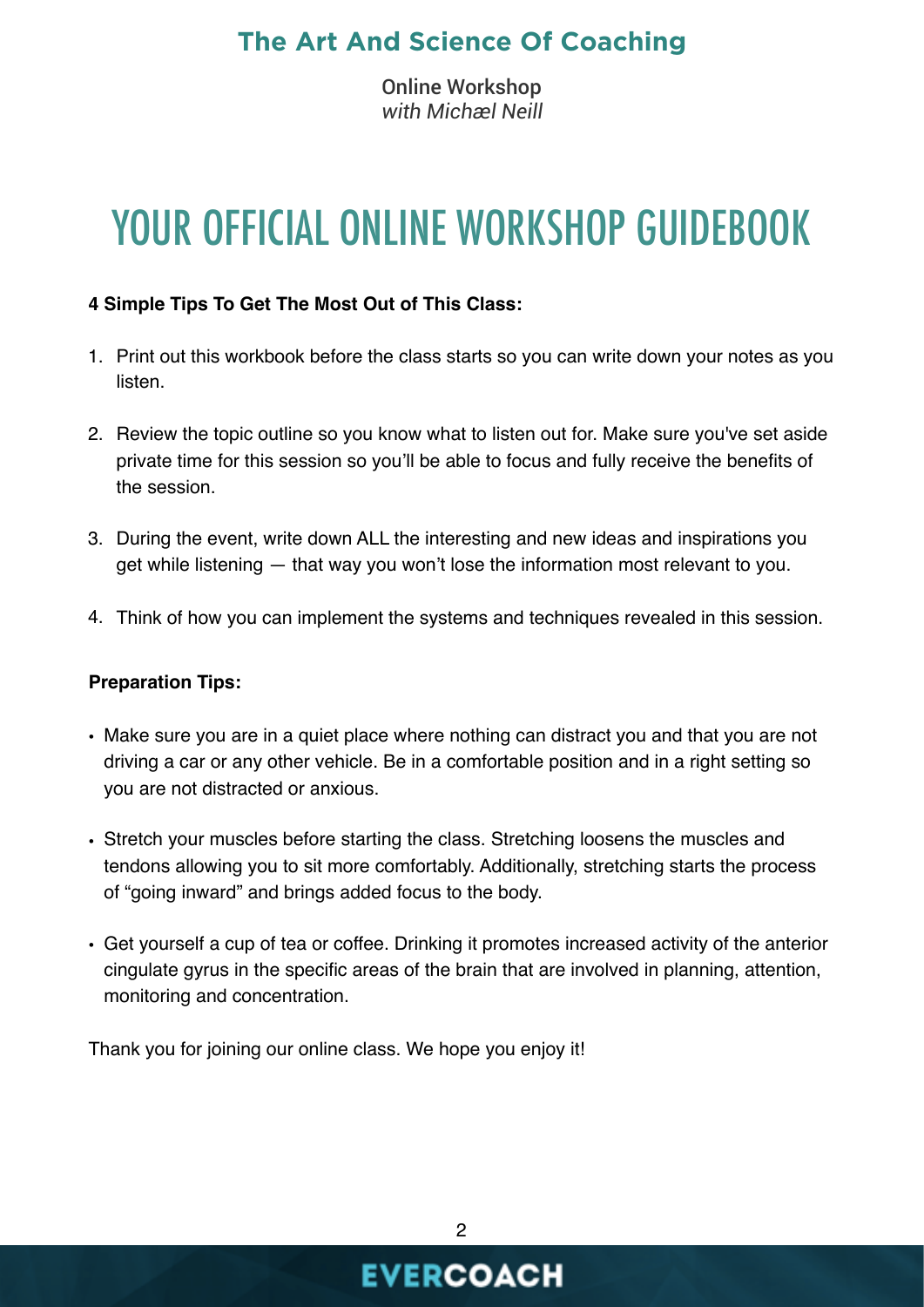Online Workshop *with Michæl Neill*

# Part 1: Self Assessment Exercises

# SECTION I: UNDERSTANDING YOUR COACHING VALUE

\_\_\_\_\_\_\_\_\_\_\_\_\_\_\_\_\_\_\_\_\_\_\_\_\_\_\_\_\_\_\_\_\_\_\_\_\_\_\_\_\_\_\_\_\_\_\_\_\_\_\_\_\_\_\_\_\_\_\_\_\_\_\_\_\_\_\_\_\_\_\_\_

*"What happens when you start to see that our potential is unlimited not as a cliche but really - suddenly, all sorts of new things start to seem possible." - Michael Neill*

\_\_\_\_\_\_\_\_\_\_\_\_\_\_\_\_\_\_\_\_\_\_\_\_\_\_\_\_\_\_\_\_\_\_\_\_\_\_\_\_\_\_\_\_\_\_\_\_\_\_\_\_\_\_\_\_\_\_\_\_\_\_\_\_\_\_\_\_\_\_\_\_

#### **Which of The Following Personal Aspects Would Be The One Most Valuable to You?**

Rate from 1 to 5 in order of importance.

- Be congruent to who I am in all areas of my life
- Improve my coaching knowledge and skills
- Stick to my unique style when I work with other people
- Improve my confidence to charge higher rates
- Be able to make people come back to me over and over again

# SECTION II: DEFINING YOUR BLOCKS

#### **Which Of The Below Best Describes Your Experience?**

Please define which blocks you feel you relate to:

1. I feel I can't fully be myself around other people.

YES, THAT'S ME! SOMEWHAT/ SOMETIMES NO, THAT'S NOT ME

3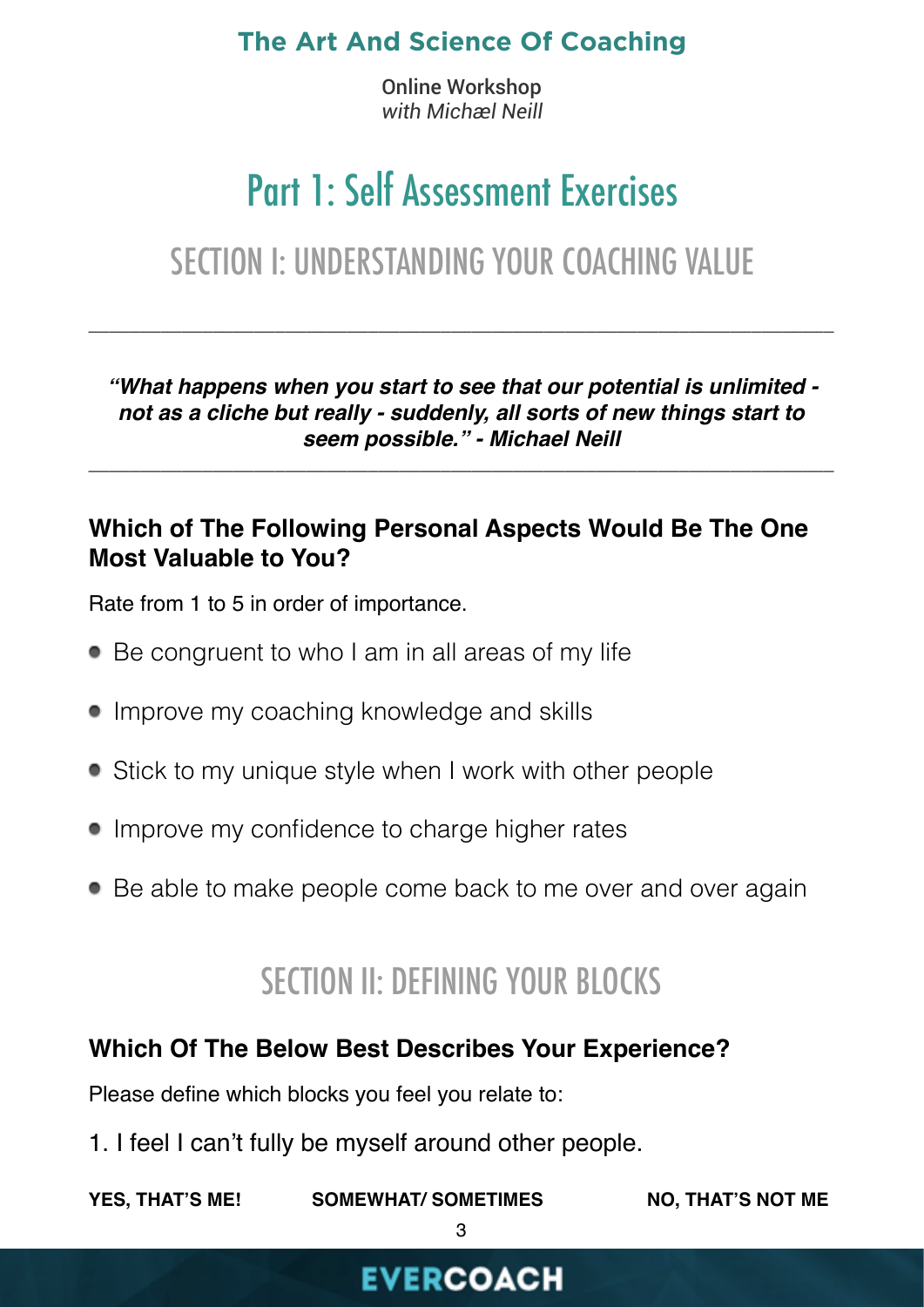Online Workshop *with Michæl Neill*

2. I feel I express and share myself enough to impact the world through my coaching.

YES, THAT'S ME! SOMEWHAT/ SOMETIMES NO, THAT'S NOT ME 3. I have enough money to develop and build my coaching business.

YES, THAT'S ME! SOMEWHAT/ SOMETIMES NO, THAT'S NOT ME 4. I feel I've tried a lot of systems but nothing has worked for me in the long run.

YES, THAT'S ME! SOMEWHAT/ SOMETIMES NO, THAT'S NOT ME 5. I feel like many of the available marketing strategies don't support my desired daily routine and lifestyle.

YES, THAT'S ME! SOMEWHAT/ SOMETIMES NO, THAT'S NOT ME 6. I find it hard to network and connect with potential clients.

YES, THAT'S ME! SOMEWHAT/ SOMETIMES NO, THAT'S NOT ME

7. I struggle to get someone excited to work with me.

YES, THAT'S ME! SOMEWHAT/ SOMETIMES NO, THAT'S NOT ME 8. I feel I have a lot of hesitation or limiting beliefs around building my coaching practice.

YES, THAT'S ME! SOMEWHAT/ SOMETIMES NO, THAT'S NOT ME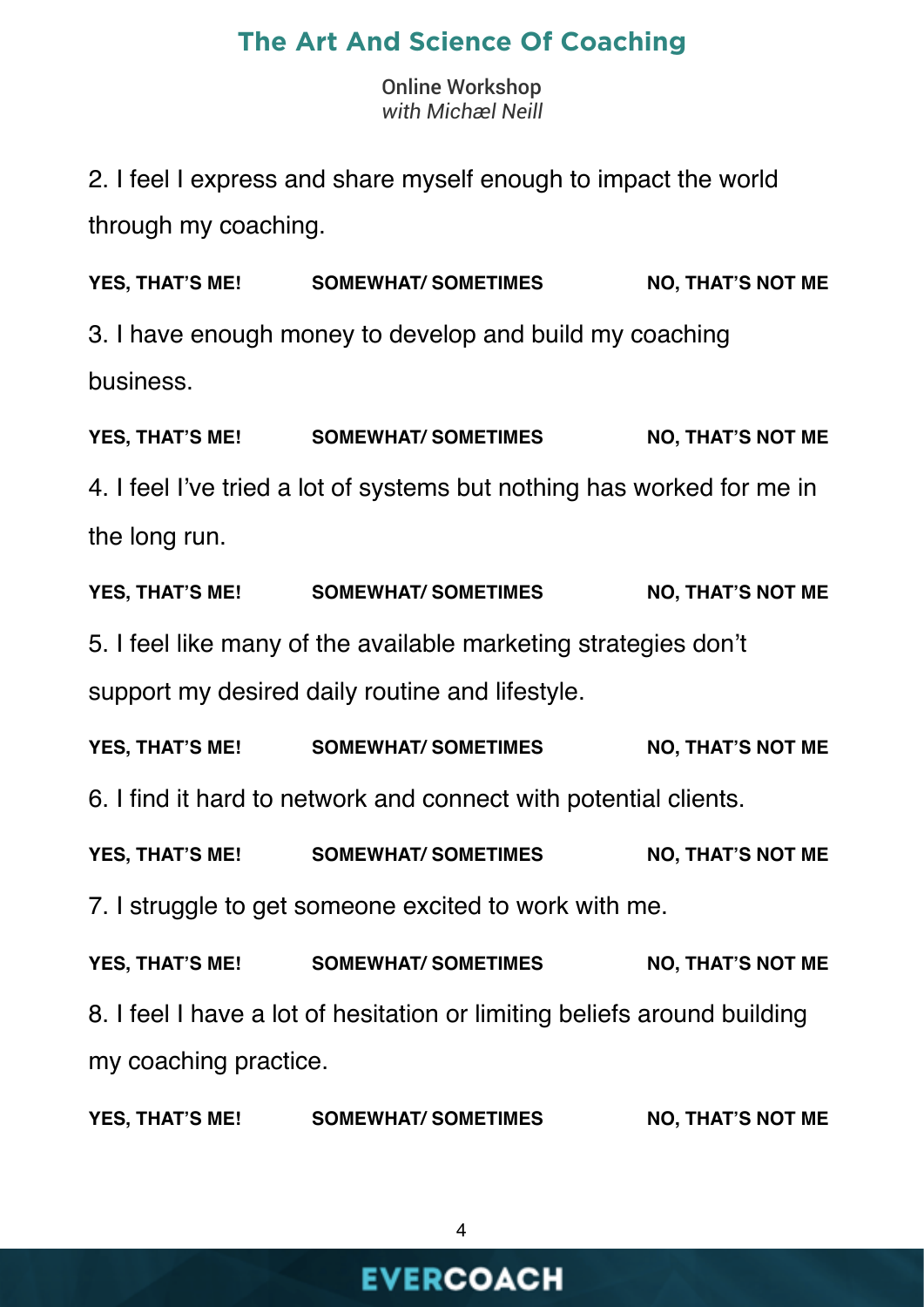Online Workshop *with Michæl Neill*

# SECTION III: AREAS TO DEFINE YOUR COACHING

#### **Why it is important to understand human psychology and define your strategy, to develop your coaching practice?**

Before you proceed with the Online Workshop, please fill in the quiz below.

On a scale from 0 to 10, please rate where you are right now.  $0 = You're$ 

nowhere near where you want to be,  $10 =$  You are exactly where you want to

be.

| <b>Where</b><br>you are<br>now 0-10 | 0 being DO NOT agree - 10 being COMPLETELY<br>agree                                              | <b>Where</b><br>you want<br>to be 0-10 |
|-------------------------------------|--------------------------------------------------------------------------------------------------|----------------------------------------|
|                                     | I am happy with the way I present myself as a<br>coach                                           |                                        |
|                                     | I am clear on what I have to offer and how to make<br>that offer                                 |                                        |
|                                     | I am satisfied with my current state of coaching<br>practice                                     |                                        |
|                                     | I have the skills, talents and resources to define<br>and develop my coaching practice           |                                        |
|                                     | I have a strategy that enables me to find and enroll<br>clients fast                             |                                        |
|                                     | My coaching skills make my expertise more<br>valuable in the marketplace                         |                                        |
|                                     | I'm able to make finding clients a lifestyle that is<br>easy to optimize in all areas of my life |                                        |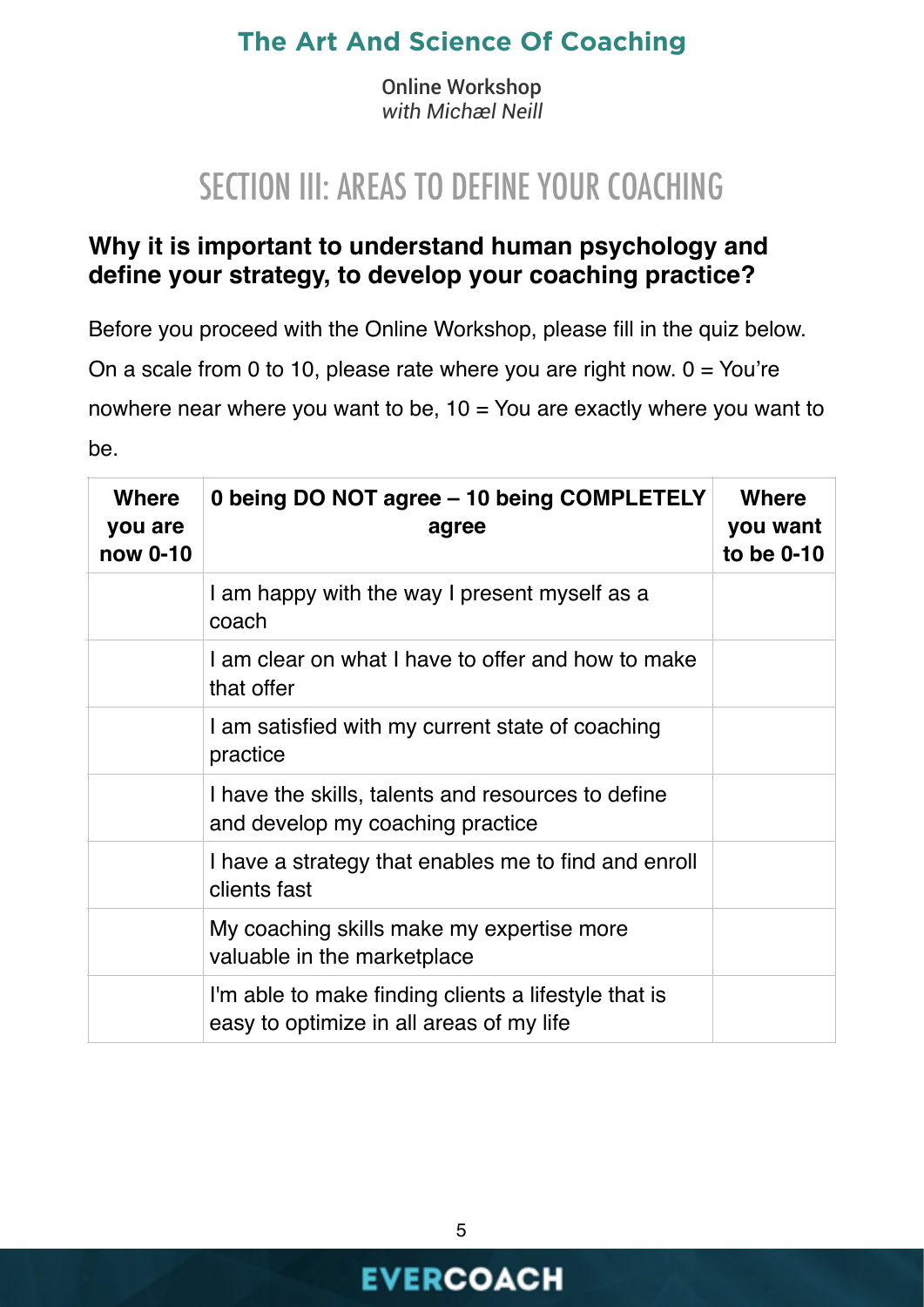Online Workshop *with Michæl Neill*

As an exercise, try answering these questions in one sentence.

**How do I feel about where my coaching practice is at?** 

**What would happen if I could easily know what to do in the right moment?**

**What could I achieve in my business if I had much more connection and impact through my coaching? What would it mean to me?** 

*Write it down so it becomes more real to you!*

**Why is it important to identify my innate intelligence and guiding common sense of coaching?**

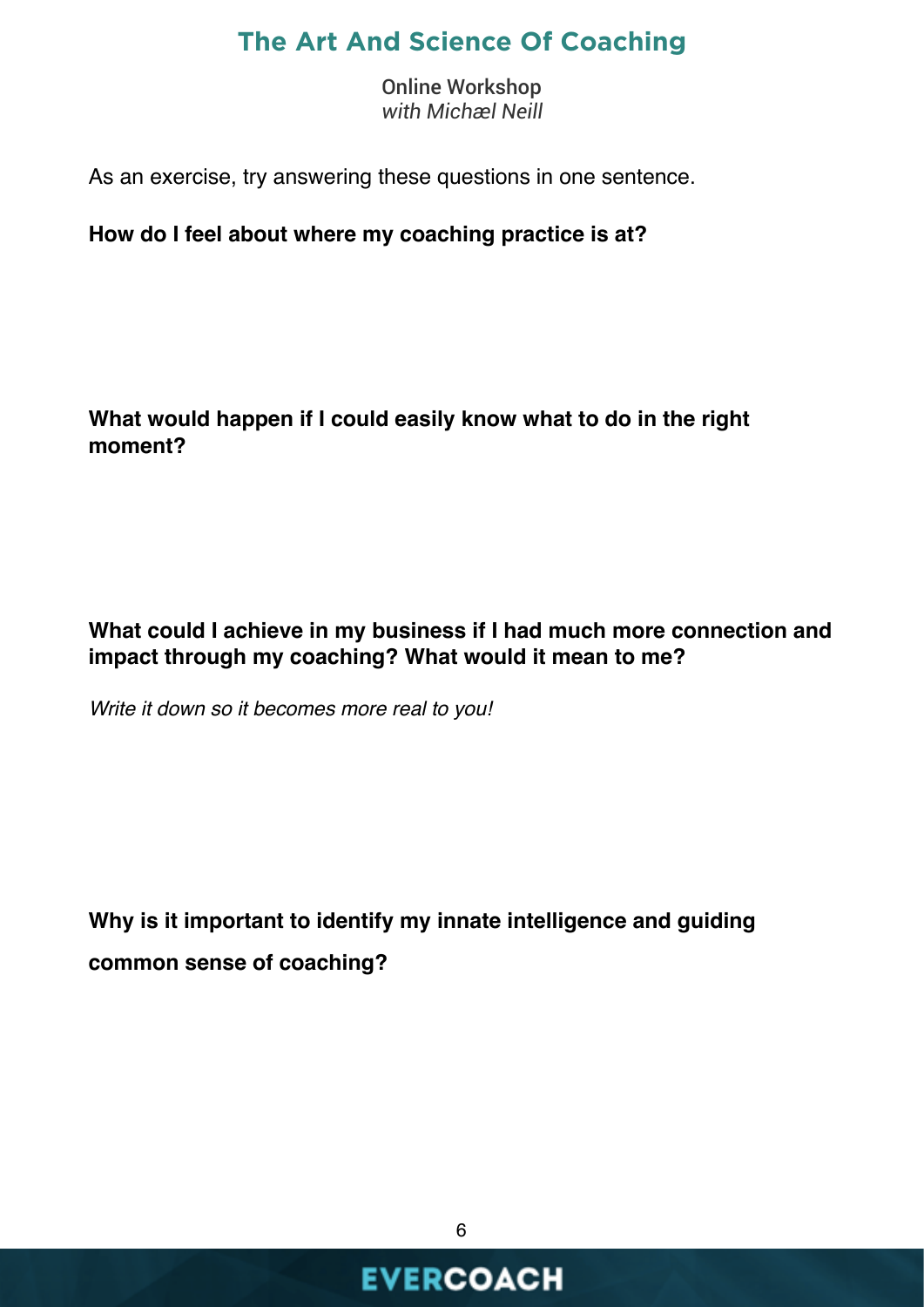Online Workshop *with Michæl Neill*

**What is my desired lifestyle? Who am I in the marketplace? What do I stand for?**

**What makes me stand out so more people can resonate with me and come to me to have powerful conversations?**

**What is my biggest challenge?**

*"We are born complete. We are born whole. And in the process of learning about life, we lose touch with that innate intelligence, with that innate nature."*

*\_\_\_\_\_\_\_\_\_\_\_\_\_\_\_\_\_\_\_\_\_\_\_\_\_\_\_\_\_\_\_\_\_\_\_\_\_\_\_\_\_\_\_\_\_\_\_\_\_\_\_*

\_\_\_\_\_\_\_\_\_\_\_\_\_\_\_\_\_\_\_\_\_\_\_\_\_\_\_\_\_\_\_\_\_\_\_\_\_\_\_\_\_\_\_\_\_\_\_\_\_\_\_\_\_\_\_\_\_\_\_\_\_\_\_\_\_\_\_\_\_\_\_\_

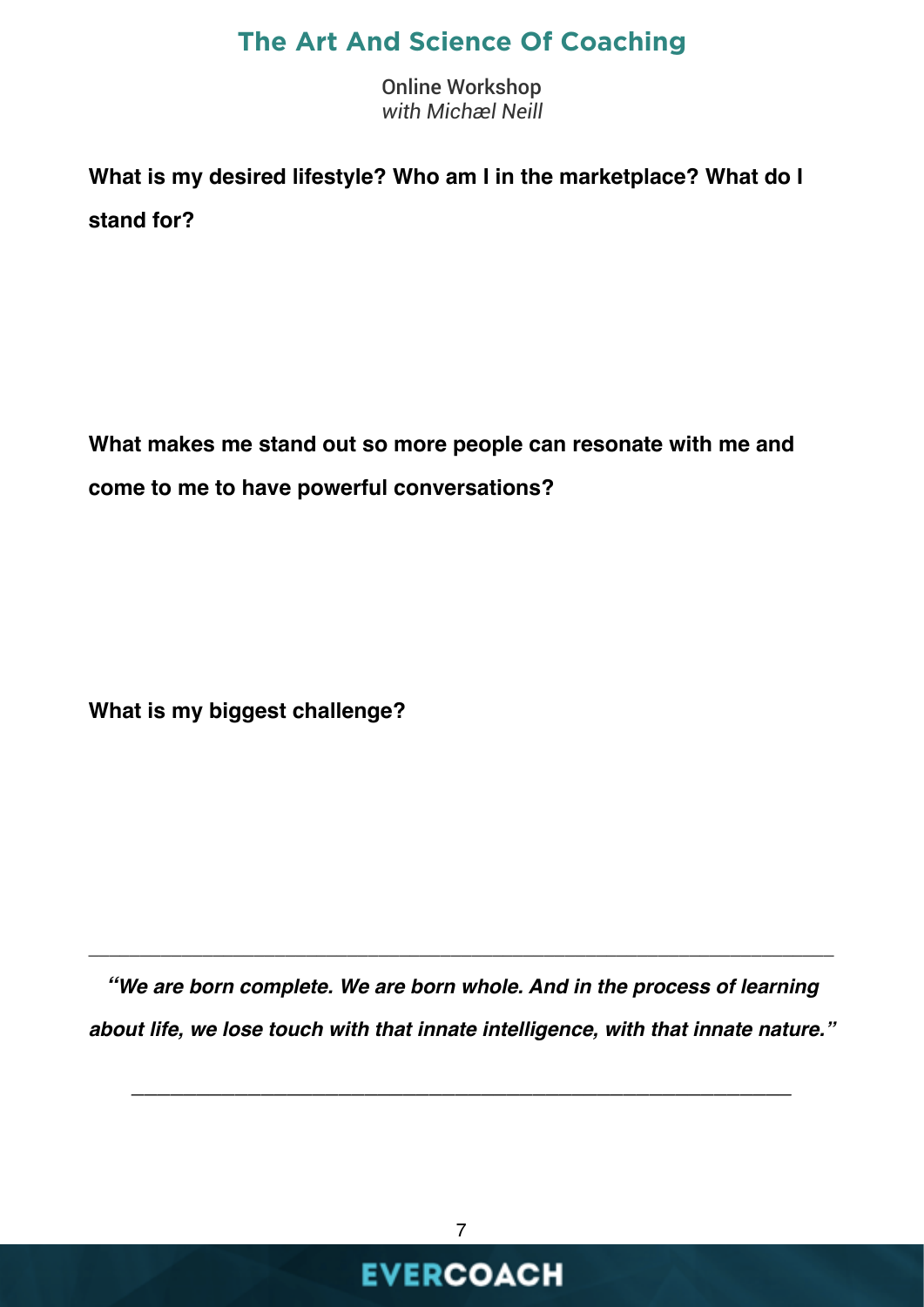Online Workshop *with Michæl Neill*

This part is for you to take notes while you listen to the online workshop. Fill in the blanks as you progress. The workbook is editable if you use a digital version so just start typing in the space provided. Otherwise, write it down in the empty space. These will be the takeaways that will help you get the best experience out of the class.

*The Art is developed over time*  \_\_\_\_\_\_\_\_\_\_\_\_\_\_\_\_\_\_\_\_\_\_\_\_\_\_\_\_\_\_\_\_\_\_\_\_\_\_\_\_\_\_\_\_\_\_\_\_\_\_\_\_\_\_\_\_\_\_\_\_\_\_\_\_\_\_\_\_\_\_\_\_

*"Techniques work against your artistry. Because any technique comes between you and the spontaneous expression of the deeper intelligence and connection between two human beings." - Michael Neil*

\_\_\_\_\_\_\_\_\_\_\_\_\_\_\_\_\_\_\_\_\_\_\_\_\_\_\_\_\_\_\_\_\_\_\_\_\_\_\_\_\_\_\_\_\_\_\_\_\_\_\_\_\_\_\_\_\_\_\_\_\_\_\_\_\_\_\_\_\_\_\_\_

How people work to have powerful coaching?

*It's important to listen differently. It's important to listen differently. Get a feeling and recognize what is being said.*

#### **2 Fundamental Truths about human behavior**

| What |  |
|------|--|
| What |  |

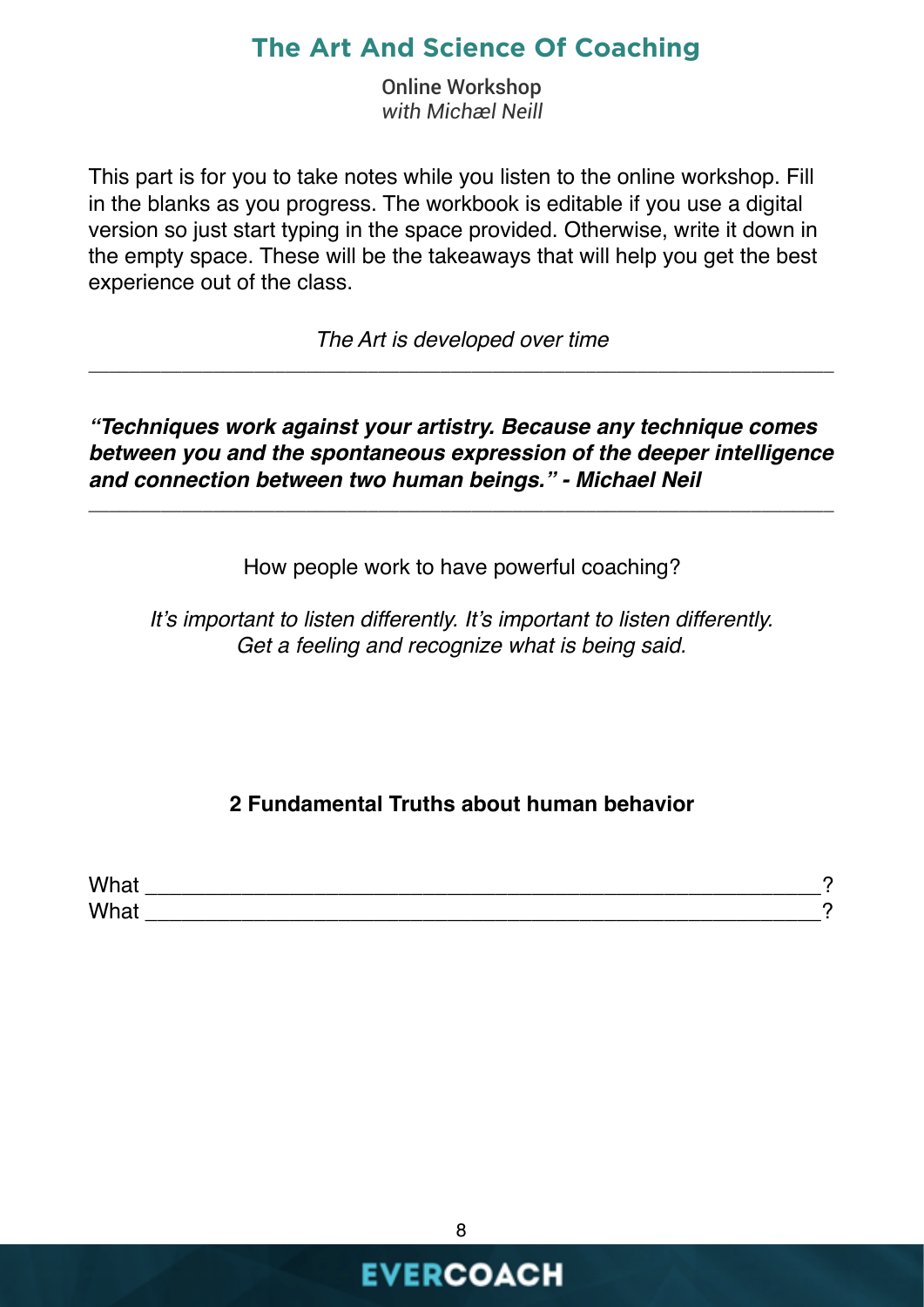Online Workshop *with Michæl Neill*

#### **Use this space for any notes notes, thoughts and questions that may be coming up now.**

\_\_\_\_\_\_\_\_\_\_\_\_\_\_\_\_\_\_\_\_\_\_\_\_\_\_\_\_\_\_\_\_\_\_\_\_\_\_\_\_\_\_\_\_\_\_\_\_\_\_\_\_\_\_\_\_\_\_\_\_\_

What do I think I am against at this moment of my life?

\_\_\_\_\_\_\_\_\_\_\_\_\_\_\_\_\_\_\_\_\_\_\_\_\_\_\_\_\_\_\_\_\_\_\_\_\_\_\_\_\_\_\_\_\_\_\_\_\_\_\_\_\_\_\_\_\_\_\_\_\_ \_\_\_\_\_\_\_\_\_\_\_\_\_\_\_\_\_\_\_\_\_\_\_\_\_\_\_\_\_\_\_\_\_\_\_\_\_\_\_\_\_\_\_\_\_\_\_\_\_\_\_\_\_\_\_\_\_\_\_\_\_ \_\_\_\_\_\_\_\_\_\_\_\_\_\_\_\_\_\_\_\_\_\_\_\_\_\_\_\_\_\_\_\_\_\_\_\_\_\_\_\_\_\_\_\_\_\_\_\_\_\_\_\_\_\_\_\_\_\_\_\_\_ \_\_\_\_\_\_\_\_\_\_\_\_\_\_\_\_\_\_\_\_\_\_\_\_\_\_\_\_\_\_\_\_\_\_\_\_\_\_\_\_\_\_\_\_\_\_\_\_\_\_\_\_\_\_\_\_\_\_\_\_\_ \_\_\_\_\_\_\_\_\_\_\_\_\_\_\_\_\_\_\_\_\_\_\_\_\_\_\_\_\_\_\_\_\_\_\_\_\_\_\_\_\_\_\_\_\_\_\_\_\_\_\_\_\_\_\_\_\_\_\_\_\_ What do I have going for me? \_\_\_\_\_\_\_\_\_\_\_\_\_\_\_\_\_\_\_\_\_\_\_\_\_\_\_\_\_\_\_\_\_\_\_\_\_\_\_\_\_\_\_\_\_\_\_\_\_\_\_\_\_\_\_\_\_\_\_\_\_ \_\_\_\_\_\_\_\_\_\_\_\_\_\_\_\_\_\_\_\_\_\_\_\_\_\_\_\_\_\_\_\_\_\_\_\_\_\_\_\_\_\_\_\_\_\_\_\_\_\_\_\_\_\_\_\_\_\_\_\_\_ \_\_\_\_\_\_\_\_\_\_\_\_\_\_\_\_\_\_\_\_\_\_\_\_\_\_\_\_\_\_\_\_\_\_\_\_\_\_\_\_\_\_\_\_\_\_\_\_\_\_\_\_\_\_\_\_\_\_\_\_\_ \_\_\_\_\_\_\_\_\_\_\_\_\_\_\_\_\_\_\_\_\_\_\_\_\_\_\_\_\_\_\_\_\_\_\_\_\_\_\_\_\_\_\_\_\_\_\_\_\_\_\_\_\_\_\_\_\_\_\_\_\_ \_\_\_\_\_\_\_\_\_\_\_\_\_\_\_\_\_\_\_\_\_\_\_\_\_\_\_\_\_\_\_\_\_\_\_\_\_\_\_\_\_\_\_\_\_\_\_\_\_\_\_\_\_\_\_\_\_\_\_\_\_ \_\_\_\_\_\_\_\_\_\_\_\_\_\_\_\_\_\_\_\_\_\_\_\_\_\_\_\_\_\_\_\_\_\_\_\_\_\_\_\_\_\_\_\_\_\_\_\_\_\_\_\_\_\_\_\_\_\_\_\_\_ It's a \_\_\_\_\_\_\_\_\_\_\_\_\_\_\_\_ - \_\_\_\_\_\_\_\_\_\_\_\_\_\_\_\_ system

*"We are continuously living in the feeling of our thinking. But because the special effects are so great, we think that we are reacting to what's going on outside us."*

Every \_\_\_\_\_\_\_\_\_\_ has a \_\_\_\_\_\_\_\_\_\_\_

Every has a contract the has a set of  $\sim$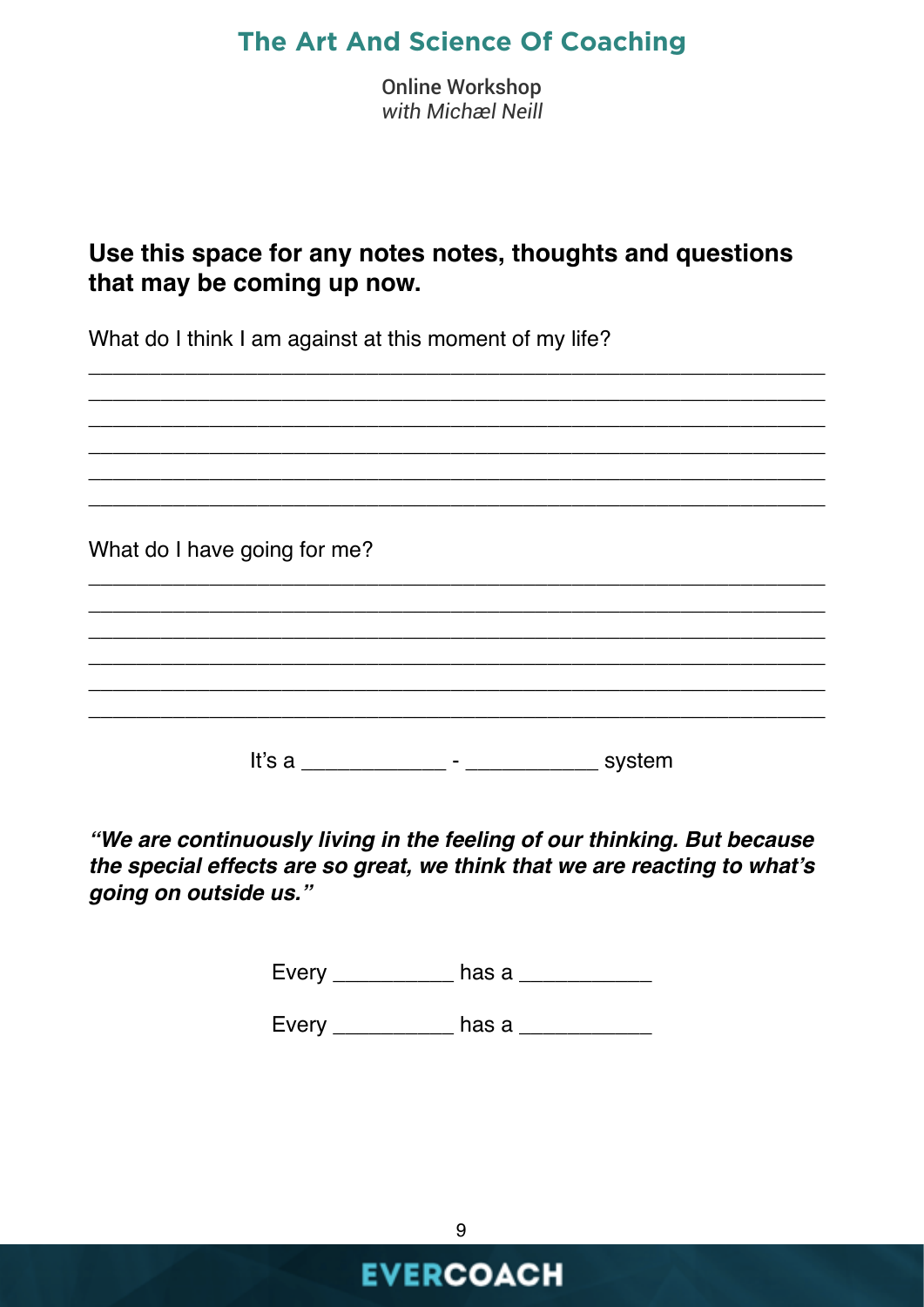Online Workshop *with Michæl Neill*

\_\_\_\_\_\_\_\_\_\_\_\_\_\_\_\_\_\_\_\_\_\_\_\_\_\_\_\_\_\_\_\_\_\_\_\_\_\_\_\_\_\_\_\_\_\_\_\_\_\_\_\_\_\_\_\_\_\_\_\_\_ \_\_\_\_\_\_\_\_\_\_\_\_\_\_\_\_\_\_\_\_\_\_\_\_\_\_\_\_\_\_\_\_\_\_\_\_\_\_\_\_\_\_\_\_\_\_\_\_\_\_\_\_\_\_\_\_\_\_\_\_\_ \_\_\_\_\_\_\_\_\_\_\_\_\_\_\_\_\_\_\_\_\_\_\_\_\_\_\_\_\_\_\_\_\_\_\_\_\_\_\_\_\_\_\_\_\_\_\_\_\_\_\_\_\_\_\_\_\_\_\_\_\_

How often can I catch myself feeling from my thought?

Am I self-aware enough to find that I am feeling something because I am thinking it?

Am I operating as a consequence of the reality outside or is it a consequence of thoughts and internalized dialog?

\_\_\_\_\_\_\_\_\_\_\_\_\_\_\_\_\_\_\_\_\_\_\_\_\_\_\_\_\_\_\_\_\_\_\_\_\_\_\_\_\_\_\_\_\_\_\_\_\_\_\_\_\_\_\_\_\_\_\_\_\_ \_\_\_\_\_\_\_\_\_\_\_\_\_\_\_\_\_\_\_\_\_\_\_\_\_\_\_\_\_\_\_\_\_\_\_\_\_\_\_\_\_\_\_\_\_\_\_\_\_\_\_\_\_\_\_\_\_\_\_\_\_ \_\_\_\_\_\_\_\_\_\_\_\_\_\_\_\_\_\_\_\_\_\_\_\_\_\_\_\_\_\_\_\_\_\_\_\_\_\_\_\_\_\_\_\_\_\_\_\_\_\_\_\_\_\_\_\_\_\_\_\_\_

\_\_\_\_\_\_\_\_\_\_\_\_\_\_\_\_\_\_\_\_\_\_\_\_\_\_\_\_\_\_\_\_\_\_\_\_\_\_\_\_\_\_\_\_\_\_\_\_\_\_\_\_\_\_\_\_\_\_\_\_\_ \_\_\_\_\_\_\_\_\_\_\_\_\_\_\_\_\_\_\_\_\_\_\_\_\_\_\_\_\_\_\_\_\_\_\_\_\_\_\_\_\_\_\_\_\_\_\_\_\_\_\_\_\_\_\_\_\_\_\_\_\_ \_\_\_\_\_\_\_\_\_\_\_\_\_\_\_\_\_\_\_\_\_\_\_\_\_\_\_\_\_\_\_\_\_\_\_\_\_\_\_\_\_\_\_\_\_\_\_\_\_\_\_\_\_\_\_\_\_\_\_\_\_

Do I question whether things are happening to me or happening within me? \_\_\_\_\_\_\_\_\_\_\_\_\_\_\_\_\_\_\_\_\_\_\_\_\_\_\_\_\_\_\_\_\_\_\_\_\_\_\_\_\_\_\_\_\_\_\_\_\_\_\_\_\_\_\_\_\_\_\_\_\_

\_\_\_\_\_\_\_\_\_\_\_\_\_\_\_\_\_\_\_\_\_\_\_\_\_\_\_\_\_\_\_\_\_\_\_\_\_\_\_\_\_\_\_\_\_\_\_\_\_\_\_\_\_\_\_\_\_\_\_\_\_ \_\_\_\_\_\_\_\_\_\_\_\_\_\_\_\_\_\_\_\_\_\_\_\_\_\_\_\_\_\_\_\_\_\_\_\_\_\_\_\_\_\_\_\_\_\_\_\_\_\_\_\_\_\_\_\_\_\_\_\_\_

How does my mindset help or hinder my goal setting? How often do I set goals that I really feel passionate about and driven towards, versus goals that don't really inspire me as much?

\_\_\_\_\_\_\_\_\_\_\_\_\_\_\_\_\_\_\_\_\_\_\_\_\_\_\_\_\_\_\_\_\_\_\_\_\_\_\_\_\_\_\_\_\_\_\_\_\_\_\_\_\_\_\_\_\_\_\_\_\_ \_\_\_\_\_\_\_\_\_\_\_\_\_\_\_\_\_\_\_\_\_\_\_\_\_\_\_\_\_\_\_\_\_\_\_\_\_\_\_\_\_\_\_\_\_\_\_\_\_\_\_\_\_\_\_\_\_\_\_\_\_ \_\_\_\_\_\_\_\_\_\_\_\_\_\_\_\_\_\_\_\_\_\_\_\_\_\_\_\_\_\_\_\_\_\_\_\_\_\_\_\_\_\_\_\_\_\_\_\_\_\_\_\_\_\_\_\_\_\_\_\_\_

#### **True For All Human Beings**

| We all have |        |
|-------------|--------|
| We all have | common |
| A guiding   |        |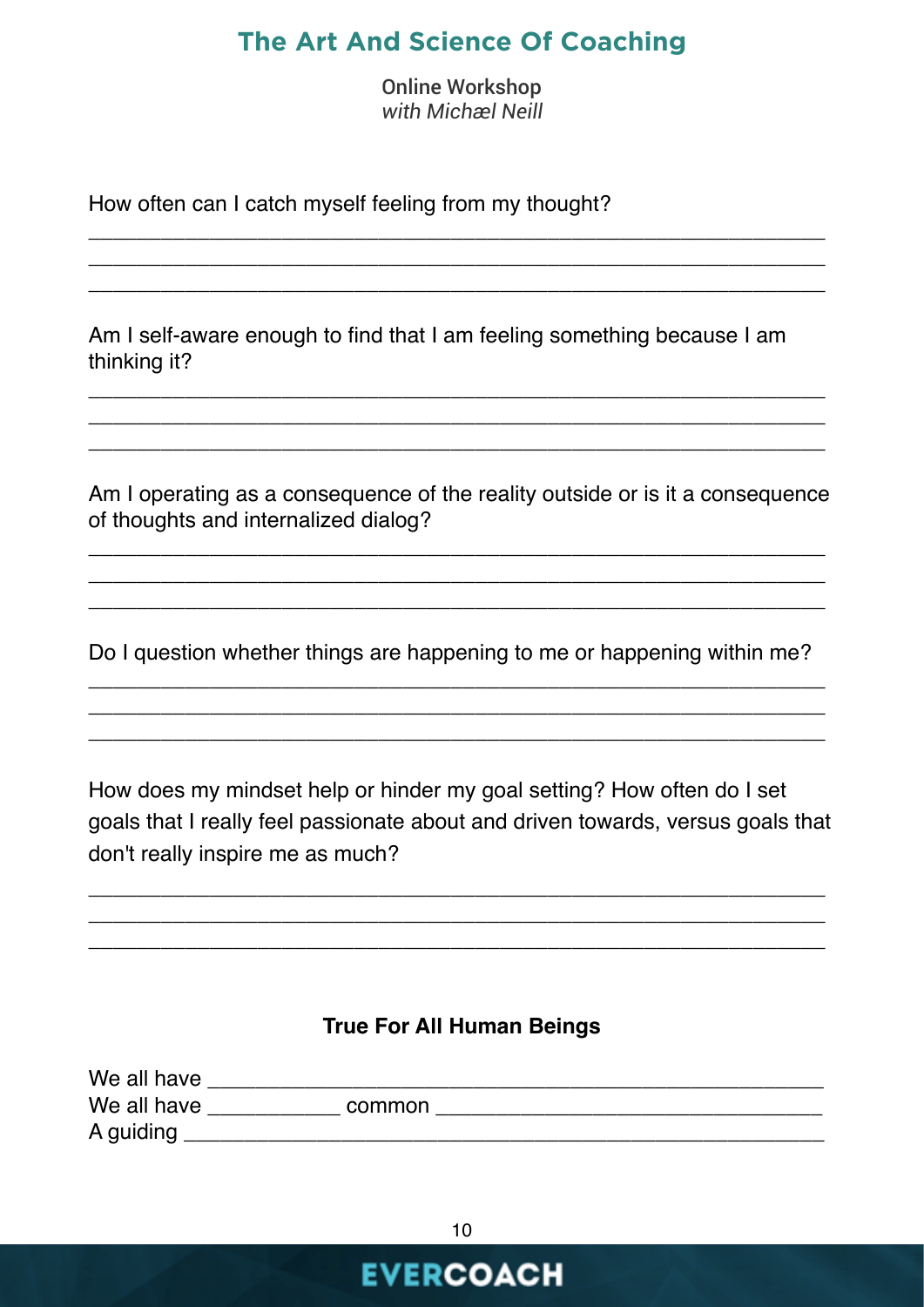Online Workshop *with Michæl Neill*

#### *It's in the moment, responsive, adaptive. It's not intellect. We all have the same access to it. It's intelligence. It brings ideas into mind. It allows us to create something out of nothing.*

#### *"The more you start to see and rely on your innate intelligence, the easier life gets because you'll know when you need to know. it guides you moment by moment."*

Am I usually relying more on maps, or step-by-step guides instead of my innate intelligence?

\_\_\_\_\_\_\_\_\_\_\_\_\_\_\_\_\_\_\_\_\_\_\_\_\_\_\_\_\_\_\_\_\_\_\_\_\_\_\_\_\_\_\_\_\_\_\_\_\_\_\_\_\_\_\_\_\_\_\_\_\_ \_\_\_\_\_\_\_\_\_\_\_\_\_\_\_\_\_\_\_\_\_\_\_\_\_\_\_\_\_\_\_\_\_\_\_\_\_\_\_\_\_\_\_\_\_\_\_\_\_\_\_\_\_\_\_\_\_\_\_\_\_ \_\_\_\_\_\_\_\_\_\_\_\_\_\_\_\_\_\_\_\_\_\_\_\_\_\_\_\_\_\_\_\_\_\_\_\_\_\_\_\_\_\_\_\_\_\_\_\_\_\_\_\_\_\_\_\_\_\_\_\_\_ \_\_\_\_\_\_\_\_\_\_\_\_\_\_\_\_\_\_\_\_\_\_\_\_\_\_\_\_\_\_\_\_\_\_\_\_\_\_\_\_\_\_\_\_\_\_\_\_\_\_\_\_\_\_\_\_\_\_\_\_\_ \_\_\_\_\_\_\_\_\_\_\_\_\_\_\_\_\_\_\_\_\_\_\_\_\_\_\_\_\_\_\_\_\_\_\_\_\_\_\_\_\_\_\_\_\_\_\_\_\_\_\_\_\_\_\_\_\_\_\_\_\_

What is coming to my mind when I am trying to tap into my innate intelligence right now?

Let the innate intelligence do the work - be confident that what you need will *come your way! ;)*

\_\_\_\_\_\_\_\_\_\_\_\_\_\_\_\_\_\_\_\_\_\_\_\_\_\_\_\_\_\_\_\_\_\_\_\_\_\_\_\_\_\_\_\_\_\_\_\_\_\_\_\_\_\_\_\_\_\_\_\_\_ \_\_\_\_\_\_\_\_\_\_\_\_\_\_\_\_\_\_\_\_\_\_\_\_\_\_\_\_\_\_\_\_\_\_\_\_\_\_\_\_\_\_\_\_\_\_\_\_\_\_\_\_\_\_\_\_\_\_\_\_\_ \_\_\_\_\_\_\_\_\_\_\_\_\_\_\_\_\_\_\_\_\_\_\_\_\_\_\_\_\_\_\_\_\_\_\_\_\_\_\_\_\_\_\_\_\_\_\_\_\_\_\_\_\_\_\_\_\_\_\_\_\_ \_\_\_\_\_\_\_\_\_\_\_\_\_\_\_\_\_\_\_\_\_\_\_\_\_\_\_\_\_\_\_\_\_\_\_\_\_\_\_\_\_\_\_\_\_\_\_\_\_\_\_\_\_\_\_\_\_\_\_\_\_ \_\_\_\_\_\_\_\_\_\_\_\_\_\_\_\_\_\_\_\_\_\_\_\_\_\_\_\_\_\_\_\_\_\_\_\_\_\_\_\_\_\_\_\_\_\_\_\_\_\_\_\_\_\_\_\_\_\_\_\_\_

What is my innate intelligence telling me right now?

**EVERCOACH** 

\_\_\_\_\_\_\_\_\_\_\_\_\_\_\_\_\_\_\_\_\_\_\_\_\_\_\_\_\_\_\_\_\_\_\_\_\_\_\_\_\_\_\_\_\_\_\_\_\_\_\_\_\_\_\_\_\_\_\_\_\_ \_\_\_\_\_\_\_\_\_\_\_\_\_\_\_\_\_\_\_\_\_\_\_\_\_\_\_\_\_\_\_\_\_\_\_\_\_\_\_\_\_\_\_\_\_\_\_\_\_\_\_\_\_\_\_\_\_\_\_\_\_ \_\_\_\_\_\_\_\_\_\_\_\_\_\_\_\_\_\_\_\_\_\_\_\_\_\_\_\_\_\_\_\_\_\_\_\_\_\_\_\_\_\_\_\_\_\_\_\_\_\_\_\_\_\_\_\_\_\_\_\_\_ \_\_\_\_\_\_\_\_\_\_\_\_\_\_\_\_\_\_\_\_\_\_\_\_\_\_\_\_\_\_\_\_\_\_\_\_\_\_\_\_\_\_\_\_\_\_\_\_\_\_\_\_\_\_\_\_\_\_\_\_\_ \_\_\_\_\_\_\_\_\_\_\_\_\_\_\_\_\_\_\_\_\_\_\_\_\_\_\_\_\_\_\_\_\_\_\_\_\_\_\_\_\_\_\_\_\_\_\_\_\_\_\_\_\_\_\_\_\_\_\_\_\_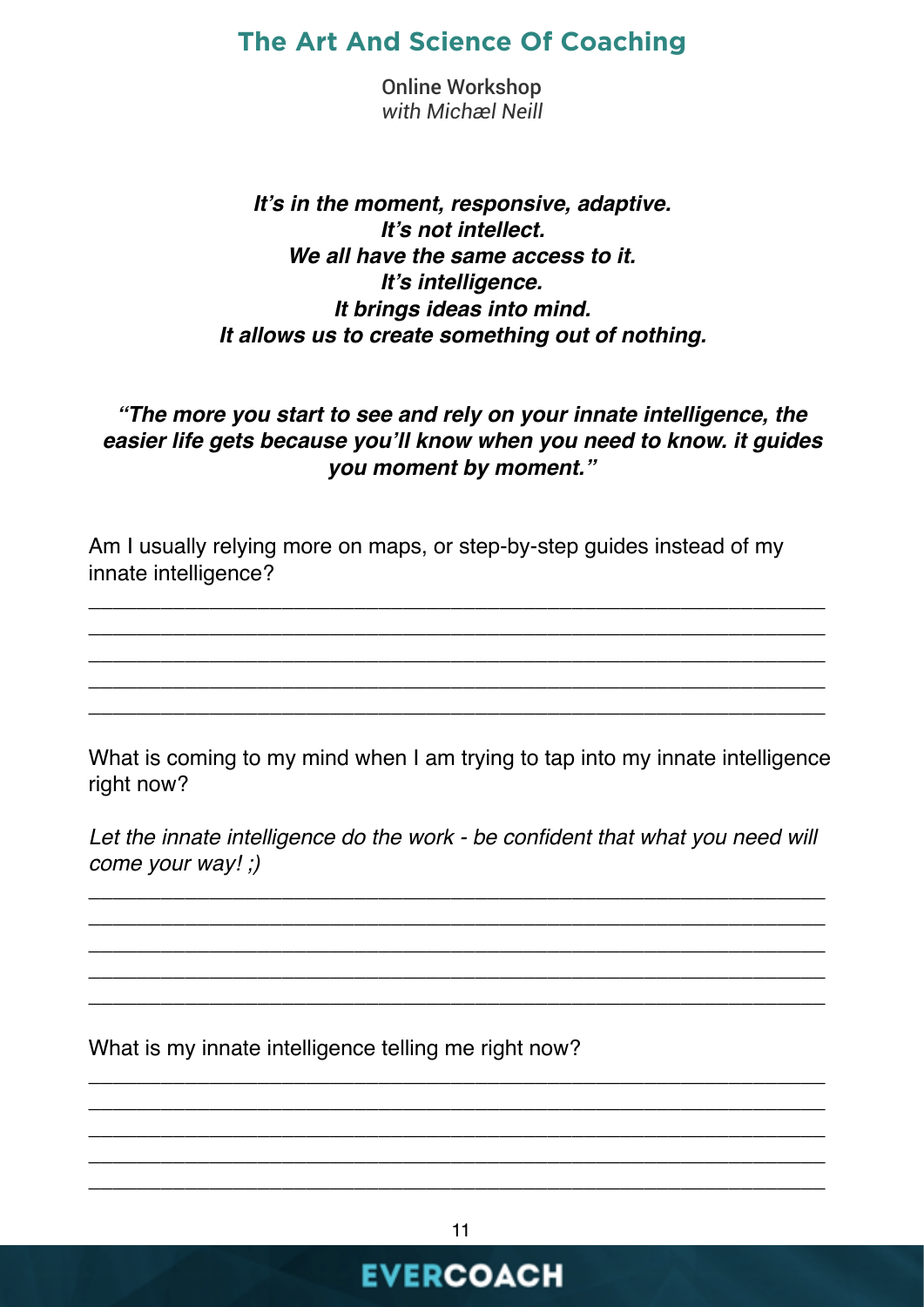Online Workshop *with Michæl Neill*

#### **Use this space for any notes notes, thoughts and questions that may be coming up now.**

#### **What are the objections I have coming to my mind? What are those "Buts" that are stopping me?**

It's all great, but **It's** all great, but **It's** all great, but **It's** all great the structure of the structure of the structure of the structure of the structure of the structure of the structure of the structure of the s

It's all great, but **It's** all great, but **It's** all great and  $\mathbf{I}$ 

It's all great, but \_\_\_\_\_\_\_\_\_\_\_\_\_\_\_\_\_\_\_\_\_\_\_\_\_\_\_\_\_\_\_\_\_\_\_\_\_\_\_\_\_\_\_\_\_\_\_\_

#### **What is that one thing I can change today to move closer to my goal?**

*Remember to only focus your attention on the next little thing.*

12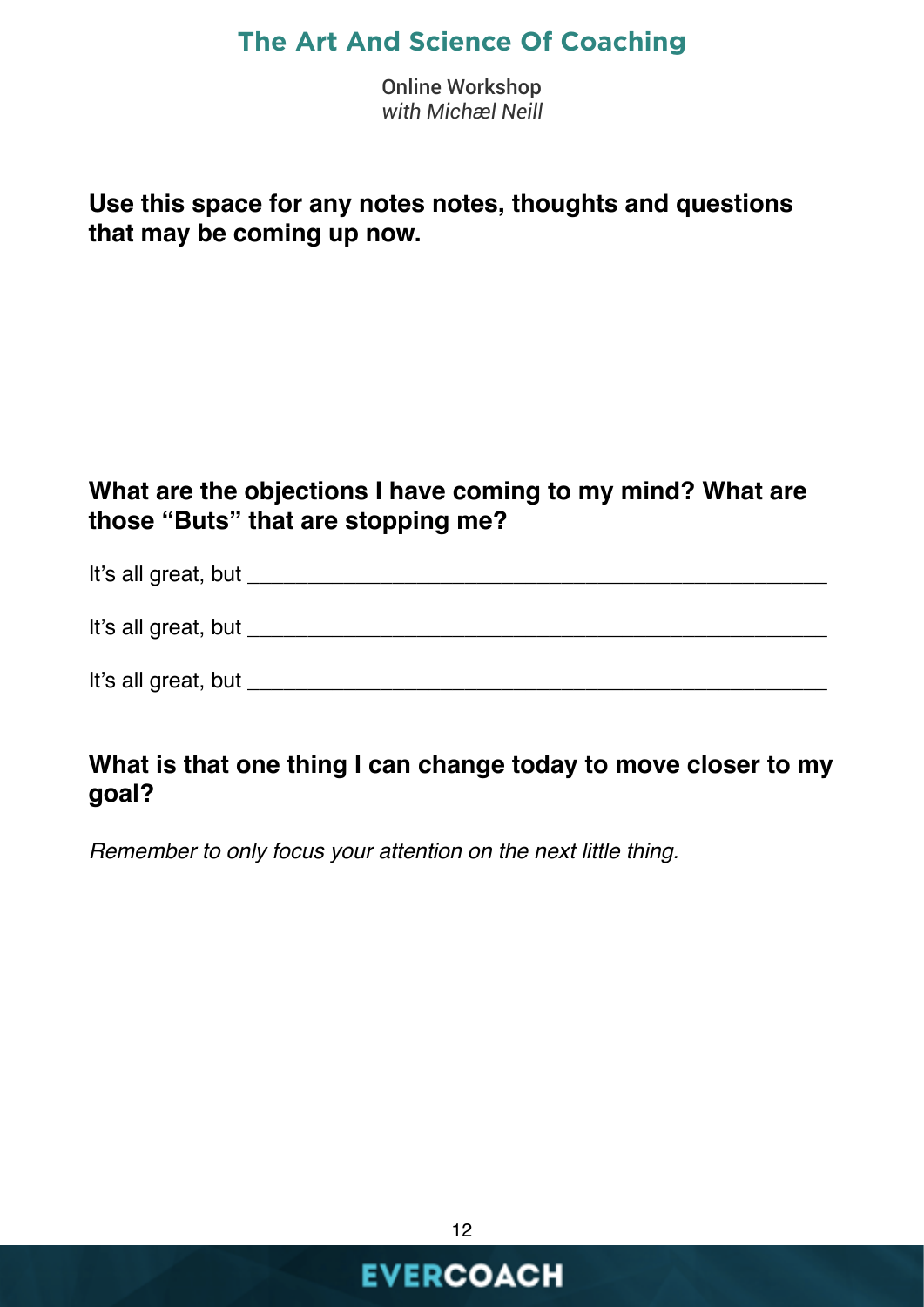Online Workshop *with Michæl Neill*

**The Simplest Coaching Model**

**Step 1 - SHOW UP**

**Step 2 - RESPOND TO WHAT SHOWS UP**

*Show Up:*

*\_\_\_\_\_\_\_\_\_\_\_\_\_\_\_*

#### *You can't coach without being present with another human being*

What are the questions that are usually coming to my mind while I am with a client? Here are a few examples:

Am I going to pull it off?

Are they going to hire me?/Are they going to re-sign me?

Am I going to impress them?

Are they going to refer me?

What are the principles or techniques I want to use?

**A lot of things going on in our minds that stop us from showing up powerfully in the presence of another person.**

\_\_\_\_\_\_\_\_\_\_\_\_\_\_\_\_\_\_\_\_\_\_\_\_\_\_\_\_\_\_\_\_\_\_\_\_\_\_\_\_\_\_\_\_\_\_\_\_\_\_\_\_\_\_\_\_\_\_\_\_\_ \_\_\_\_\_\_\_\_\_\_\_\_\_\_\_\_\_\_\_\_\_\_\_\_\_\_\_\_\_\_\_\_\_\_\_\_\_\_\_\_\_\_\_\_\_\_\_\_\_\_\_\_\_\_\_\_\_\_\_\_\_ \_\_\_\_\_\_\_\_\_\_\_\_\_\_\_\_\_\_\_\_\_\_\_\_\_\_\_\_\_\_\_\_\_\_\_\_\_\_\_\_\_\_\_\_\_\_\_\_\_\_\_\_\_\_\_\_\_\_\_\_\_ \_\_\_\_\_\_\_\_\_\_\_\_\_\_\_\_\_\_\_\_\_\_\_\_\_\_\_\_\_\_\_\_\_\_\_\_\_\_\_\_\_\_\_\_\_\_\_\_\_\_\_\_\_\_\_\_\_\_\_\_\_ \_\_\_\_\_\_\_\_\_\_\_\_\_\_\_\_\_\_\_\_\_\_\_\_\_\_\_\_\_\_\_\_\_\_\_\_\_\_\_\_\_\_\_\_\_\_\_\_\_\_\_\_\_\_\_\_\_\_\_\_\_ \_\_\_\_\_\_\_\_\_\_\_\_\_\_\_\_\_\_\_\_\_\_\_\_\_\_\_\_\_\_\_\_\_\_\_\_\_\_\_\_\_\_\_\_\_\_\_\_\_\_\_\_\_\_\_\_\_\_\_\_\_  $\frac{1}{2}$  , and the contribution of the contribution of the contribution of the contribution of the contribution of the contribution of the contribution of the contribution of the contribution of the contribution of the c  $\overline{\phantom{a}}$  , and the contribution of the contribution of the contribution of the contribution of the contribution of the contribution of the contribution of the contribution of the contribution of the contribution of the

13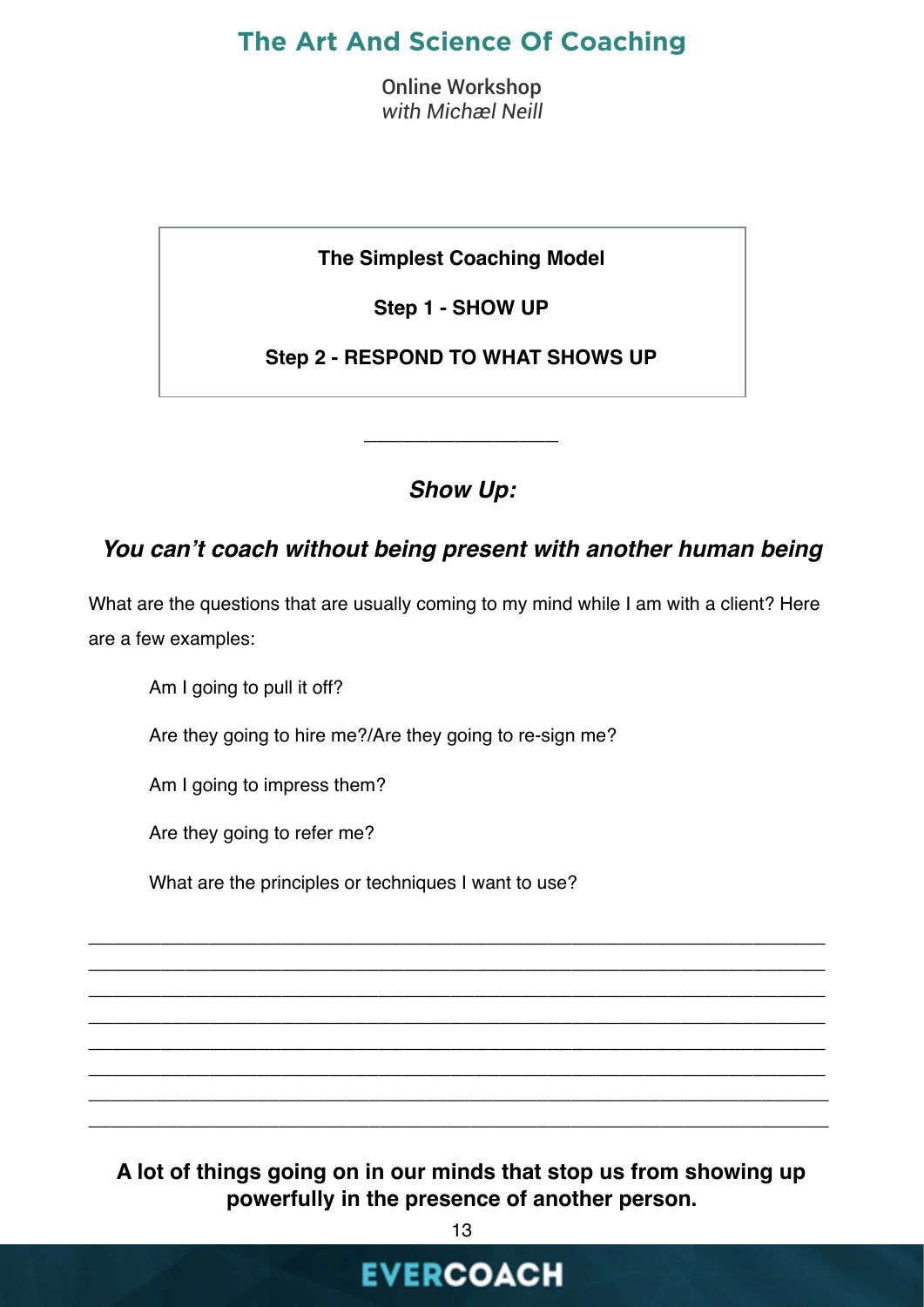Online Workshop *with Michæl Neill*

It's not only about listening better. Your presence itself will help your client realize themselves what it feels like to be present.

# When both you and your client show up powerfully, a few cool things happen:

- 1. Deep connection
- 2. Innate intelligence naturally comes out to play

3. You hear things beyond the words ("natural listening" - when you genuinely understand where the cline tis coming from and the client is more open to be impacted by you)

*The other person's receptivity is what makes coaching easier. A client's receptivity opens wide when you show up fully. Show up, tap into your innate intelligence and respond to what shows up - become a catalyst for creation and creativity for your client!*

**EVERCOACH** 

*\_\_\_\_\_\_\_\_\_\_\_\_\_\_\_*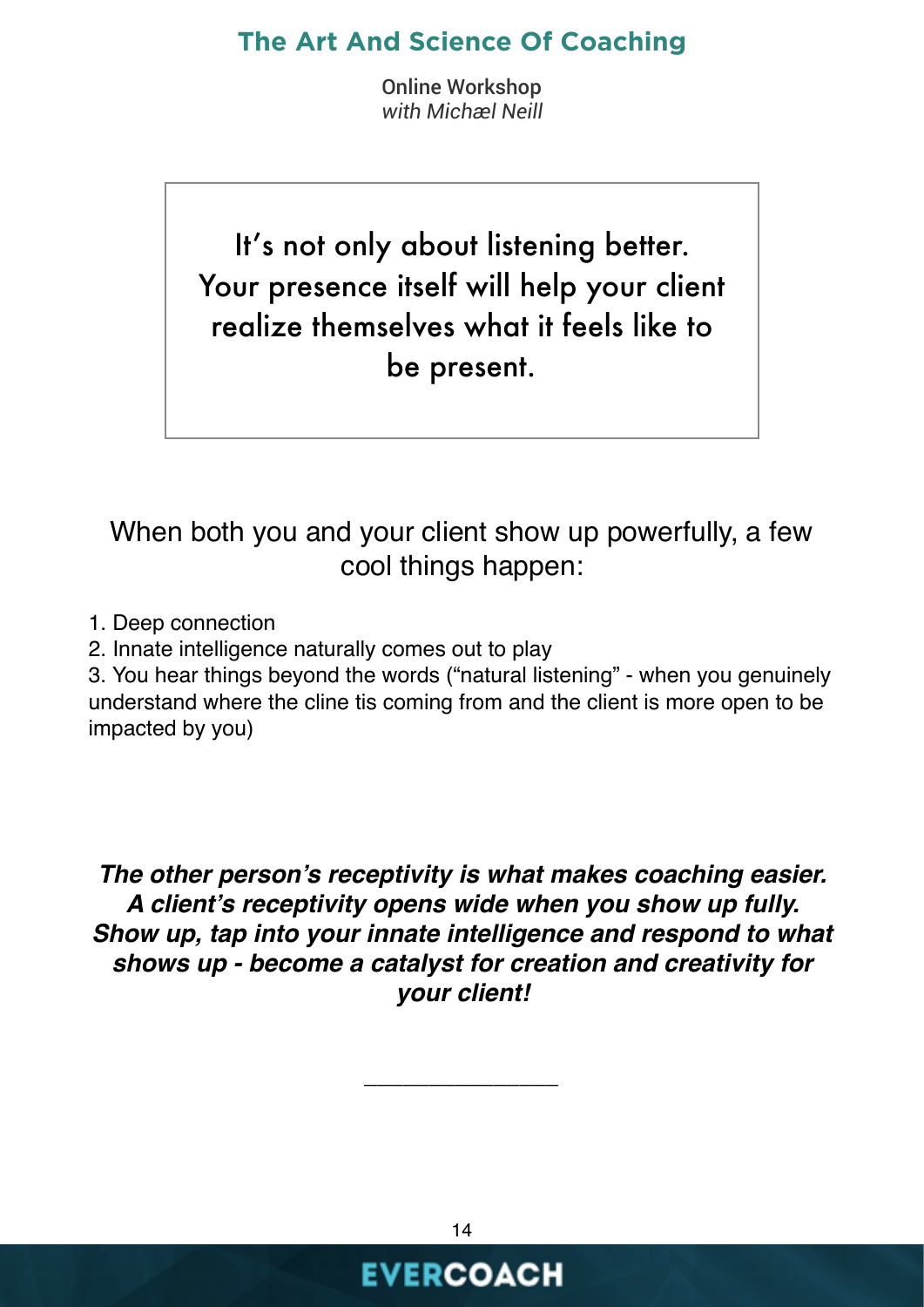**Online Workshop** with Michæl Neill

#### When I see myself 3 months from now, how would I show up for my clients differently? How do I expect my clients to experience my coaching differently?

#### What will this experience feel like when I work and get those amazing results with my clients?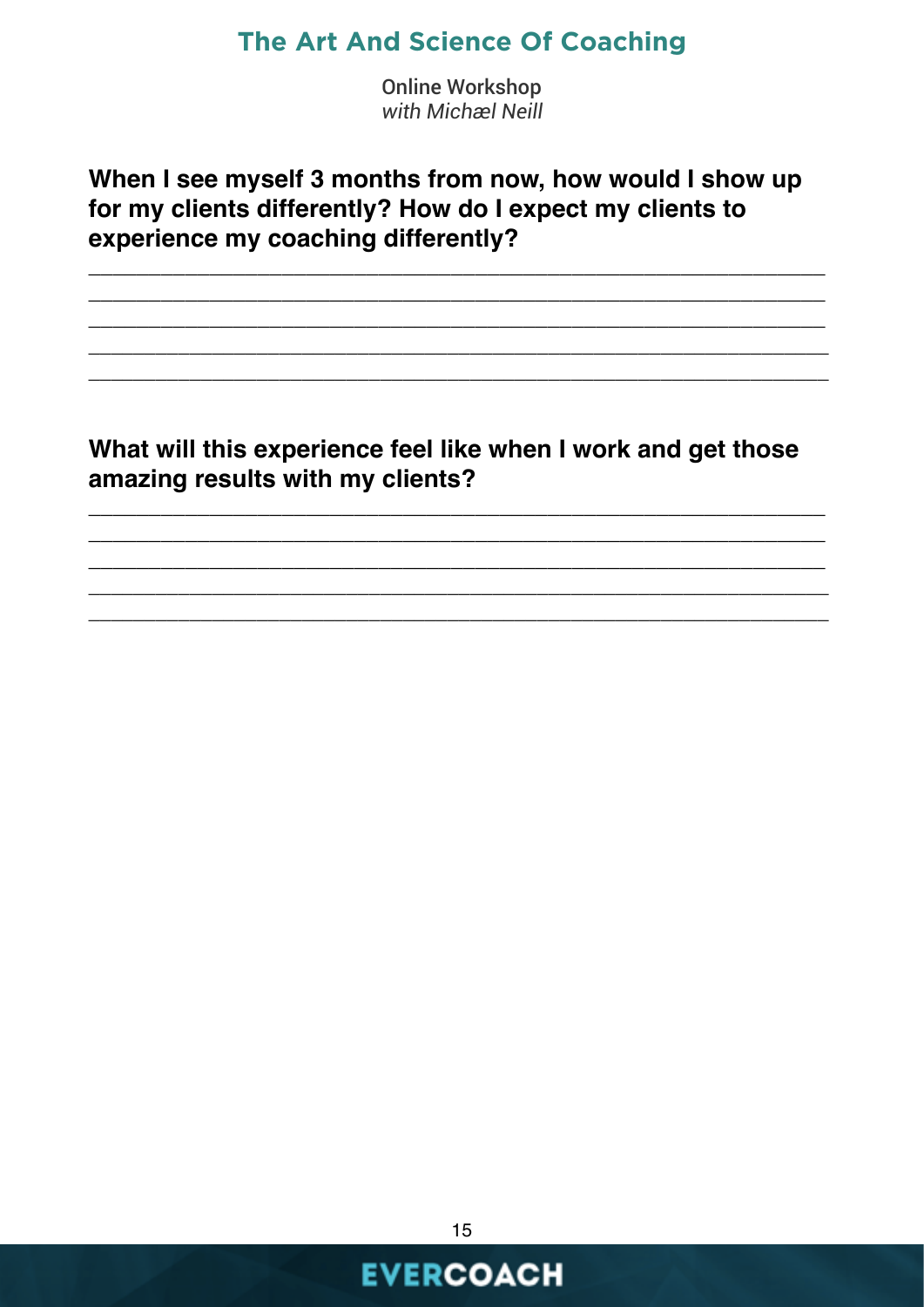Online Workshop *with Michæl Neill*

# SELF-REFLECTION

The right questions can spur your subconscious to feed you the right answers. So ask yourself. . .

**What would it be like if I were able to serve more people and make the impact I've always wanted to make through my powerful coaching?**

**How would it feel if my fears were shattered and I could create a lifestyle that allows me to find and enroll clients easily and effortlessly?** 

**What can I do today to start using the right methods and have everything available for me in terms of success, contribution and abundance?** 

16